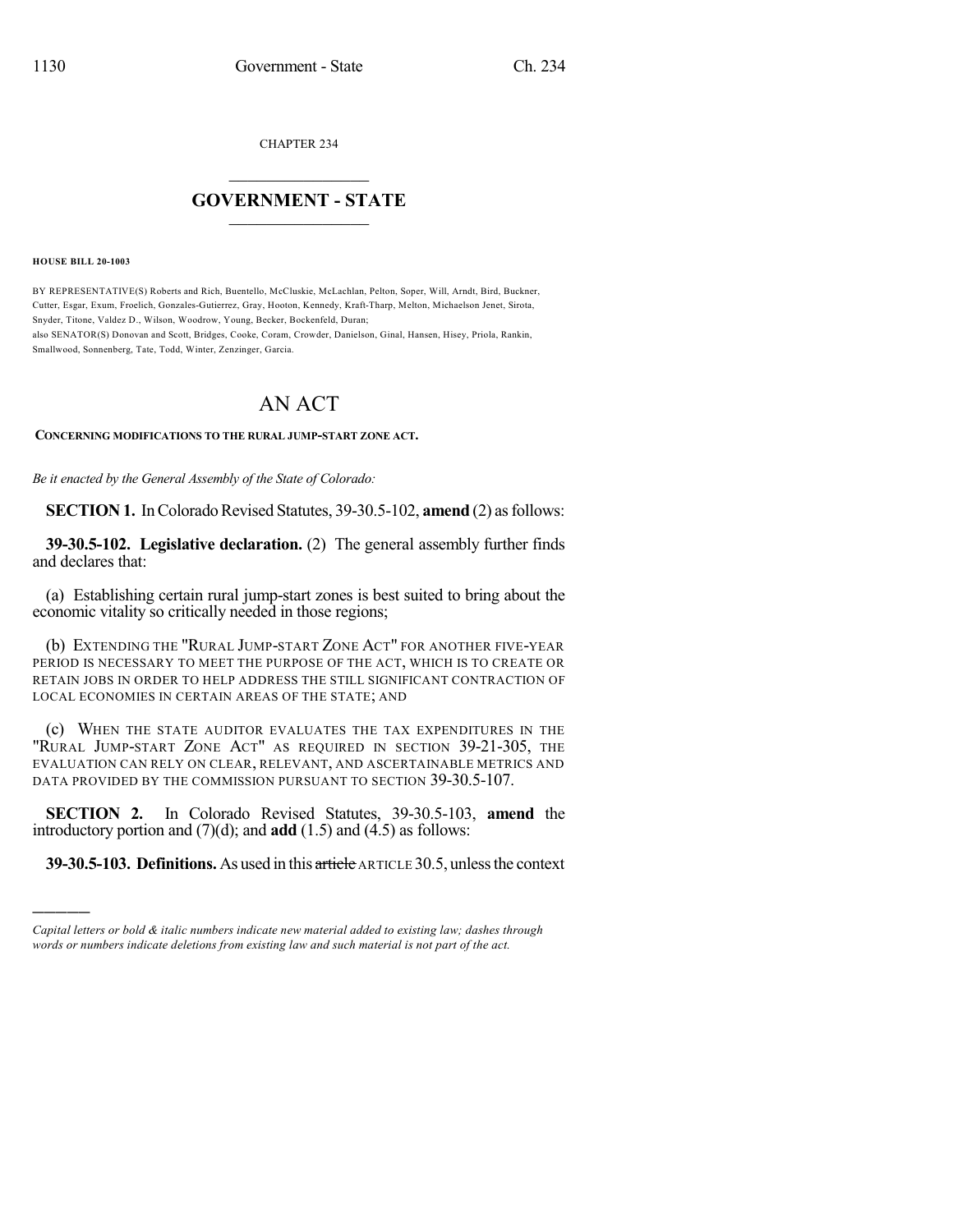otherwise requires:

(1.5) "COLORADO OFFICE OF ECONOMIC DEVELOPMENT" OR "OFFICE" MEANS THE COLORADO OFFICE OF ECONOMIC DEVELOPMENT CREATED IN SECTION 24-48.5-101.

(4.5) "ECONOMIC DEVELOPMENT ORGANIZATION" MEANS A NONPROFIT ORGANIZATION OR GOVERNMENTAL ENTITY SUCH AS A SMALL BUSINESS DEVELOPMENT CENTER, A BUSINESS ACCELERATOR OR INCUBATOR, A WORKFORCE CENTER,A LOCAL ECONOMIC DEVELOPER,OR OTHER SUCH ORGANIZATION OR ENTITY THAT PROMOTES LOCAL ECONOMIC DEVELOPMENT, BUT DOES NOT INCLUDE THE COMMISSION OR THE OFFICE.

(7) "New business" means a business that:

(d) Is not substantially similar in operation to and, AT THE TIME THE NEW BUSINESS SUBMITS ITS APPLICATION TO PARTICIPATE IN THE RURAL JUMP-START ZONE PROGRAM, does not directly compete with the core function of a businessthat is operating in the state at the time the new business submits its application to a state institution of higher education to participate in the rural jump-start zone program THE RURAL JUMP-START ZONE IN WHICH THE NEW BUSINESS WILL BE LOCATED AND IN A DISTRESSED COUNTY CONTIGUOUS TO THE RURAL JUMP-START ZONE; and

**SECTION 3.** In Colorado Revised Statutes, 39-30.5-104, **amend** (1)(a) introductory portion,  $(1)(a)(III)$ ,  $(4)$ ,  $(5)$ ,  $(6)(a)$  introductory portion,  $(6)(a)(I)$ ,  $(6)(a)(III)$  introductory portion,  $(6)(a)(III)(B)$ ,  $(6)(b)$  introductory portion,  $(6)(b)(I)$ , (7)(a), (7)(b)(I), (7)(b)(II), and (9); and **add** (4.5) as follows:

**39-30.5-104. Rural jump-start zone program requirements - commission guidelines - definitions.** (1) (a) The commission shall develop guidelines for the administration of the rural jump-start zone program created in this article ARTICLE 30.5, including, but not limited to:

(III) Guidelines concerning the process bywhich the commission will determine whether a new business is not substantially similar in operation to and does not directly compete with the core function of a business that is operating in the state RURAL JUMP-START ZONE IN WHICH THE NEW BUSINESS WILL BE LOCATED AND IN A DISTRESSED COUNTY CONTIGUOUS TO THE RURAL JUMP-START ZONE at the time the new business submits its application to a state institution of higher education OR AN ECONOMIC DEVELOPMENT ORGANIZATION to participate in the rural jump-start zone program.

(4) (a) A state institution of higher education OR AN ECONOMIC DEVELOPMENT ORGANIZATION intending to participate in the rural jump-start zone program shall adopt a conflict of interest policy. The conflict of interest policy must provide that:

(I) A representative ofthe state institution of higher education OR THE ECONOMIC DEVELOPMENT ORGANIZATION may not use the relationship between the state institution of higher education OR THE ECONOMIC DEVELOPMENT ORGANIZATION and the new business as a means for inurement or private benefit to the representative of the state institution of higher education OR THE ECONOMIC DEVELOPMENT ORGANIZATION, anyrelative ofsuch representative, or anybusinessinterestsofsuch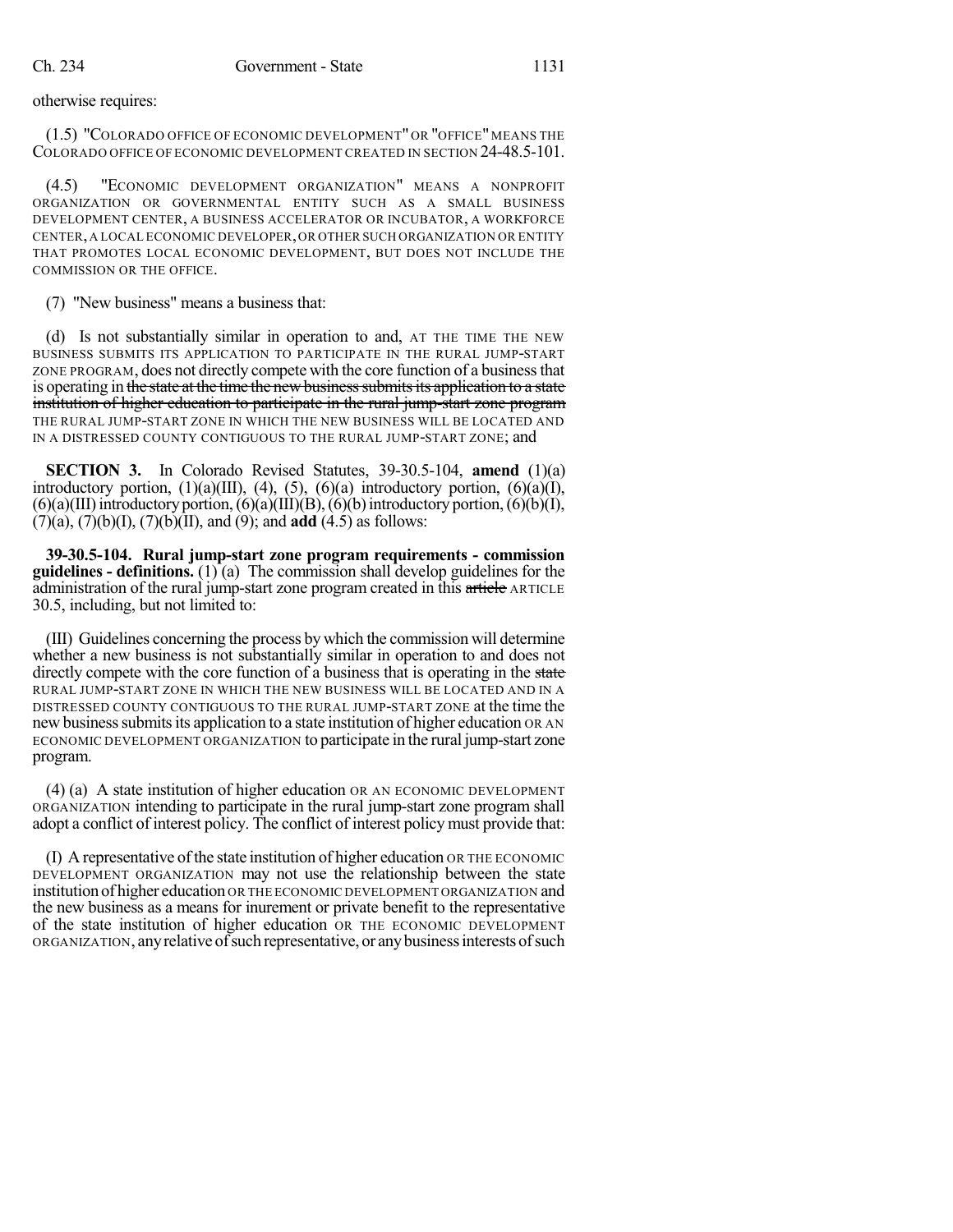representative;

(II) A person who engages in the business of selling goods or services to a state institution of higher education OR TO AN ECONOMIC DEVELOPMENT ORGANIZATION, an employee of such person, or a person with a business interest in such person's businessshall not vote on or participate in the administration by the state institution of higher education OR BY THE ECONOMIC DEVELOPMENT ORGANIZATION of any transaction with such business; and

(III) (A) Upon becoming aware of an actual or potential conflict of interest, a representative of the state institution of higher education OR THE ECONOMIC DEVELOPMENT ORGANIZATION shall advise the chief academic officers or executive director of the institution OR THE EXECUTIVE DIRECTOR OF THE ECONOMIC DEVELOPMENT ORGANIZATION of the conflict.

(B) Each state institution of higher education AND EACH ECONOMIC DEVELOPMENT ORGANIZATION shall maintain a written record of all disclosures made pursuant to sub-subparagraph  $(A)$  of this subparagraph  $(HI)$  SUBSECTION  $(4)(a)(III)(A)$  OF THIS SECTION.

(C) By January 31, 2016, and by January 31 of each year thereafter, a EACH state institution of higher education AND EACH ECONOMIC DEVELOPMENT ORGANIZATION shall provide the record maintained under sub-subparagraph (B) of this subparagraph  $(HH)$  SUBSECTION  $(4)(a)(III)(B)$  OF THIS SECTION to the commission.

(b) For the purposes of a conflict-of-interest policy developed under paragraph (a) of this subsection  $(4)$  SUBSECTION  $(4)(a)$  OF THIS SECTION:

(I) "Business interest" means that a representative:

(A) Owns or controls ten percent or more of the stock of the entity; or

(B) Serves as an officer, director, or partner of the entity.

(II) "Relative" means any person living in the same household as the representative of the state institution of higher education OR OF THE ECONOMIC DEVELOPMENT ORGANIZATION, any person who is a direct descendant of the representative's grandparents, or the spouse of such representative.

(III) "Representative of the state institution of higher education OR OF THE ECONOMIC DEVELOPMENT ORGANIZATION" means any employee with decision-making authority over the rural jump-start zone program.

(4.5) AN ECONOMIC DEVELOPMENT ORGANIZATION INTENDING TO PARTICIPATE IN THE RURAL JUMP-START ZONE PROGRAM MUST BE APPROVED BY THE COMMISSION AS ESTABLISHED IN THE COMMISSION'S GUIDELINES.

(5) A new business shall MUST apply to a state institution of higher education OR AN ECONOMIC DEVELOPMENT ORGANIZATION to participate in a rural jump-start zone program. The state institution of higher education OR ECONOMIC DEVELOPMENT ORGANIZATION shall require the new business to provide documentation that the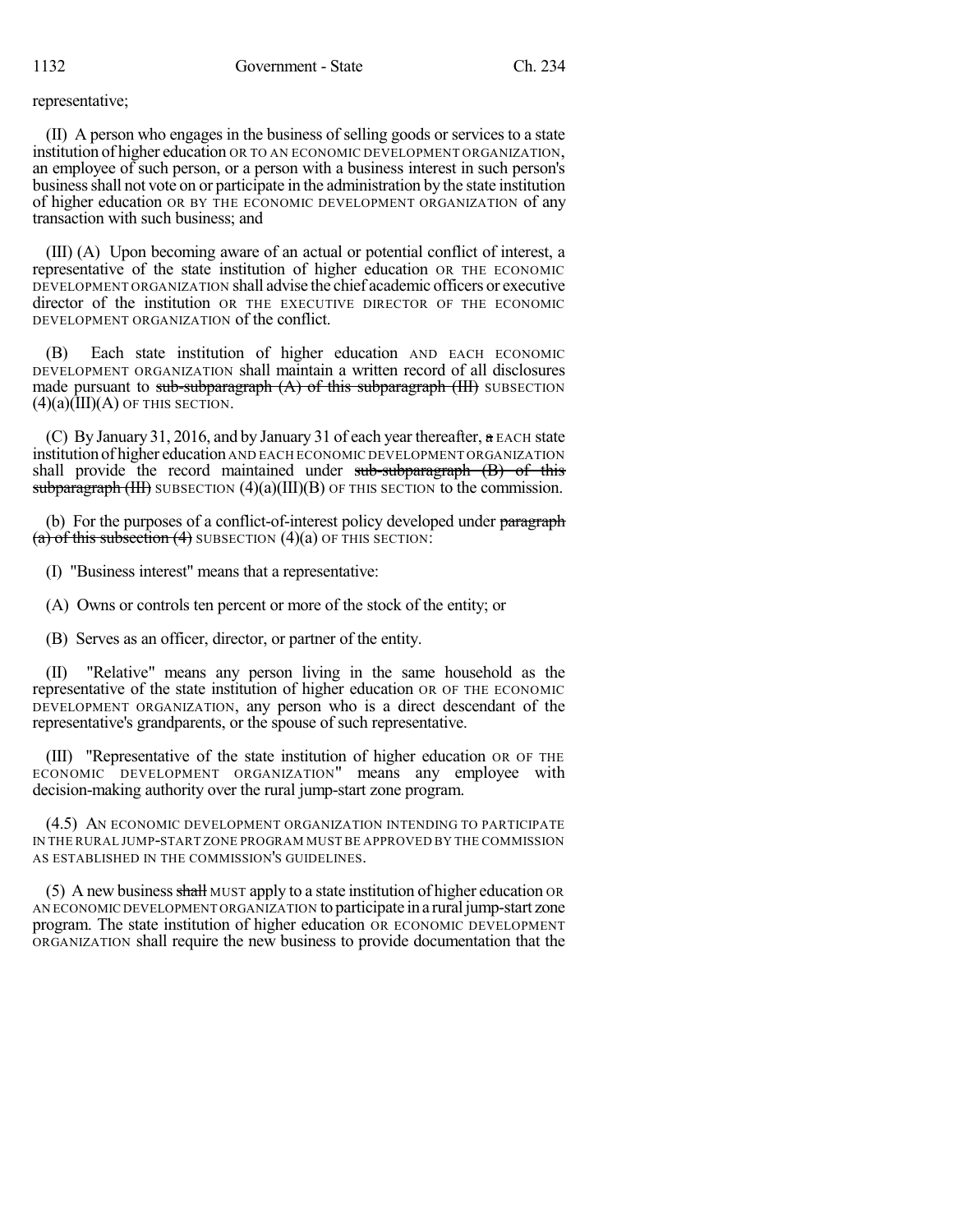#### Ch. 234 Government - State 1133

new business meets the definition of new business as specified in section 39-30.5-103 (7) and that the new hires will meet the definition of new hire as specified in section 39-30.5-103 (8). If the state institution of higher education OR ECONOMIC DEVELOPMENT ORGANIZATION approves the new business, then the state institution of higher education OR ECONOMIC DEVELOPMENT ORGANIZATION shall apply to the commission for the approval of a rural jump-start zone as specified in subsection (6) of this section and approval of the new business for the rural jump-start zone program benefits as specified in subsection (7) of this section.

(6) (a) Upon approving a new business as specified in subsection (5) of this section, the state institution of higher education OR ECONOMIC DEVELOPMENT ORGANIZATION shall submit a complete written application for approval for a rural jump-start zone to the commission by the deadline established in the commission's guidelines. The application must include:

(I) EITHER THE identification of:

(A) The state institution of higher education and identification of either the distressed county in which a campus is located or the distressed county that is included in the community college's service area or the regional education provider's service area; OR

(B) THE ECONOMIC DEVELOPMENT ORGANIZATION AND IDENTIFICATION OF THE DISTRESSED COUNTY IN WHICH THE ORGANIZATION IS LOCATED OR SERVES;

(III) Satisfactory documentation that there exists a relationship between the new business and the state institution of higher education OR BETWEEN THE NEW BUSINESS AND THE ECONOMIC DEVELOPMENT ORGANIZATION. Such documentation must show that:

(B) The mission and activities of the new business align with or further EITHER the academic mission of the state institution of higher education OR THE MISSION OF THE ECONOMIC DEVELOPMENT ORGANIZATION.

(b) A state institution of higher education OR ECONOMIC DEVELOPMENT ORGANIZATION may also submit a complete written application for approval for a rural jump-start zone to the commission by the deadlines established in the commission's guidelines when such state institution of higher education OR ECONOMIC DEVELOPMENT ORGANIZATION has not yet approved a new business as specified in subsection  $(5)$  of this section. In this case, the application must include:

 $(I)$  (A) Identification of the state institution of higher education and identification of either the distressed county in which a campus is located or the distressed county that is included in the community college's service area or the regional education provider's service area; OR

(B) IDENTIFICATION OF THE ECONOMIC DEVELOPMENT ORGANIZATION AND IDENTIFICATION OF THE DISTRESSED COUNTY IN WHICH THE ORGANIZATION IS LOCATED OR SERVES.

(7) (a) The commission shall, at a public meeting properly noticed, review each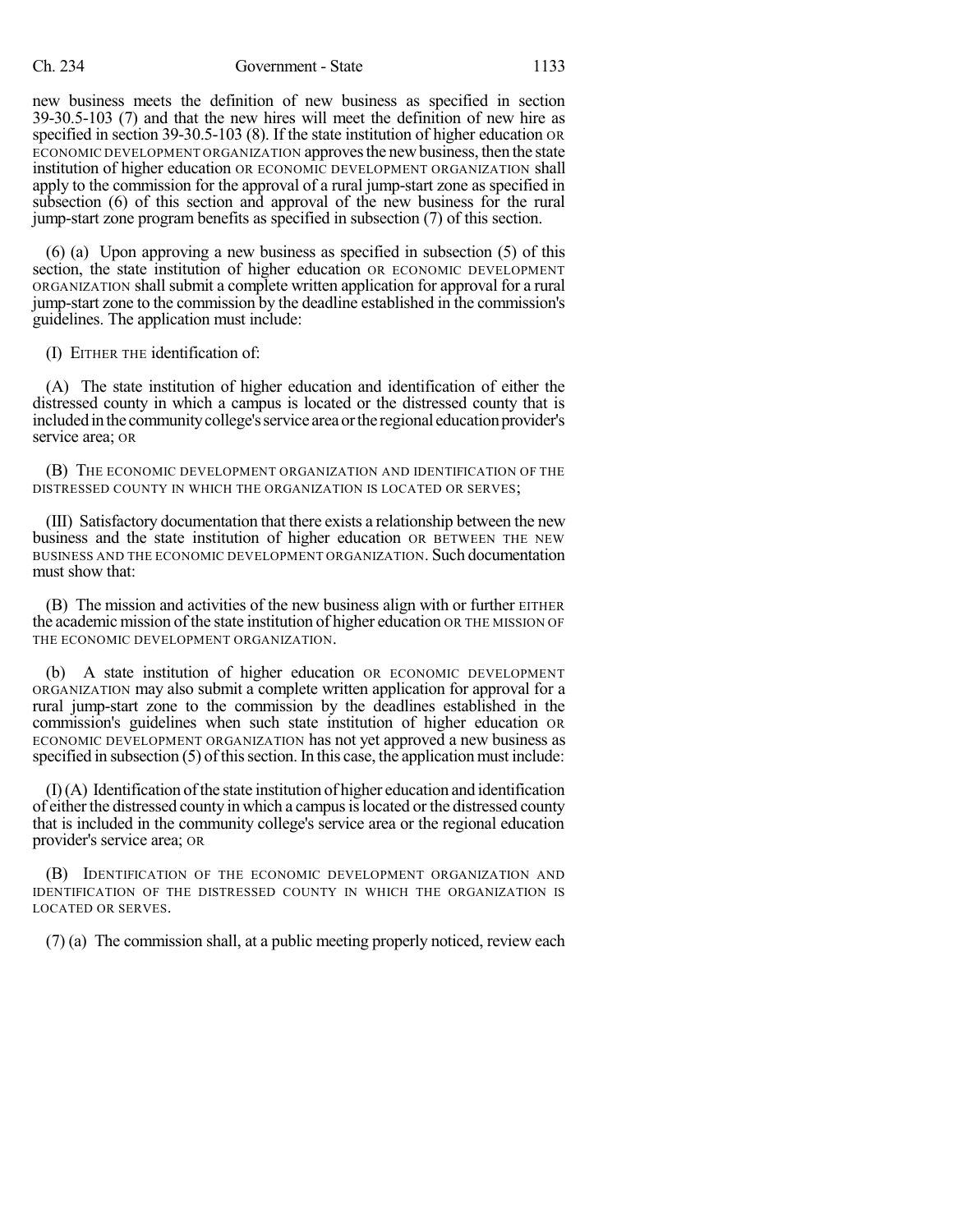### 1134 Government - State Ch. 234

application for a rural jump-start zone submitted by a state institution of higher education OR AN ECONOMIC DEVELOPMENT ORGANIZATION.Based on the application submitted and the commission's guidelines, the commission may approve the rural jump-start zone and may approve the new business for the rural jump-start zone program benefits specified in section 39-30.5-105; except that the commission may not approve more than three rural jump-start zones for the 2016 calendar year and may not approve any rural jump-start zones or approve any new businesses for the rural jump-start zone program benefits on and after  $\frac{1}{2021}$ ,  $\frac{1}{2021}$  JANUARY 1, 2026. The commission may only approve a new business for the rural jump-start zone program benefits if the commission is satisfied that the new business meets the definition of new business as specified in section  $39-30.5-103(7)$ , that the new hires will meet the definition of new hire as specified in section 39-30.5-103 (8), and that the new business will be located in the rural jump-start zone for which the state institution of higher education OR ECONOMIC DEVELOPMENT ORGANIZATION sought approval.

(b)(I) A new business that receives approval as specified in paragraph (a) of this subsection  $(7)$  SUBSECTION  $(7)(a)$  OF THIS SECTION for the rural jump-start zone program benefits must submit a request for the issuance of a credit certificate by the deadlines established in the commission's guidelines. The request must include an estimated amount, as calculated by the new business, of the income tax credits for the new business and any new hires and the sales and use tax refunds allowed in section 39-30.5-105 and an estimated amount, as calculated by the new business, of incentive payments, exemptions, or refunds provided by local governments as specified in section 39-30.5-106.

(II) The commission shall not issue more than a total of two hundred credit certificates in one income tax year for all new hires employed by all new businesses in each rural jump-start zone that receive approval as specified in paragraph (a) of this subsection  $(\bar{\tau})$  SUBSECTION  $(7)(a)$  OF THIS SECTION; except that the commission has the discretion to increase this limit to three hundred credit certificates if the new business is in one of the fourteen industries that the commission targets for economic development in the state.

The Colorado office of economic development created in section 24-48.5-101, C.R.S., may make recommendations to the commission regarding any ofthe commission's duties and responsibilities outlined in this article ARTICLE 30.5, may provide staff assistance to the commission, and may assist the commission in administering the provisions of this article ARTICLE 30.5.

**SECTION 4.** In Colorado Revised Statutes, 39-30.5-105, **amend** (1)(a), (2)(a),  $(3)(a)$ , and  $(3)(b)$  as follows:

**39-30.5-105. Rural jump-start zone program benefits.** (1) **New business income tax credit.** (a)(I) If a new business locates in a rural jump-start zone during the income tax years commencing on or after January 1, 2016, but before January 1, 2021 JANUARY 1, 2026, and the commission has approved the new business for the rural jump-start zone program benefits as specified in section 39-30.5-104 (7)(a), then except as provided in subparagraph  $(H)$  of this paragraph  $(a)$  SUBSECTION  $(1)(a)(II)$  OF THIS SECTION, the new business is entitled to receive an annual income tax credit in an amount equal to one hundred percent of the income taxes imposed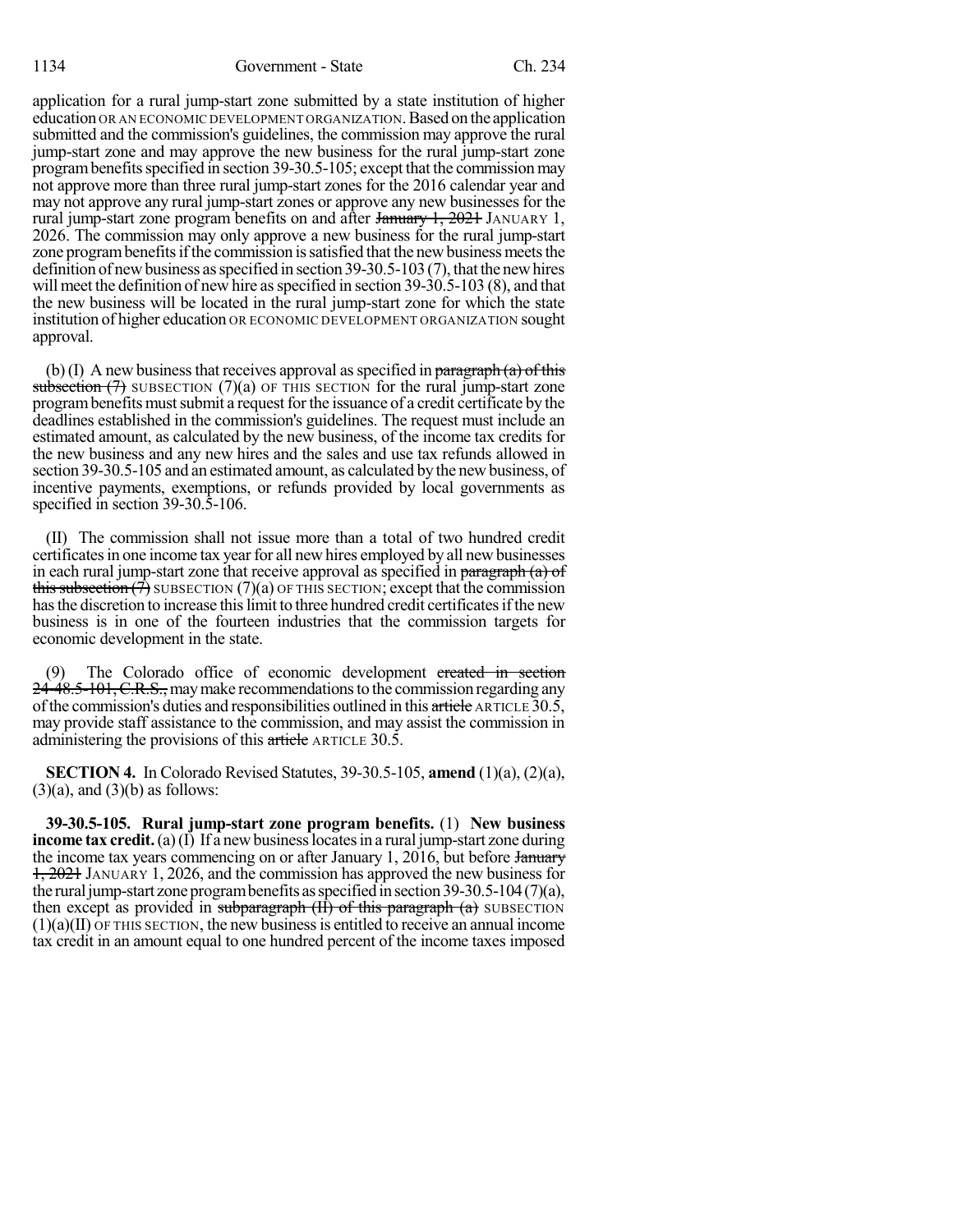by article 22 of this title TITLE 39 on the income derived from its activities in the rural jump-start zone for four consecutive income tax years beginning with the first income tax year designated by the commission in the first credit certificate. The commission shall conduct an annual review to verify that the new business continues to meet the requirements set forth in this article ARTICLE 30.5 and shall issue a credit certificate to the new business for every income tax year during the four-year period only if the commission issatisfied the requirements are being met.

(II) A new business may seek an extension of the four-year benefits period specified in subparagraph (I) of this paragraph (a) SUBSECTION (1)(a)(I) OF THIS SECTION bycompleting a written application to the commission.The extensionmay not exceed an additional four years. The application for extension must include an explanation of the new business' need for the extension and any other information the commission deems necessary. In deciding whether to grant the extension, the commission must consider the state ofthe economy in the rural jump-start zone, the estimated demand for tax credits allowed in this section for other new businesses, and the importance ofthese creditsin incentivizing the newbusiness.The extension application must be considered at a regularly scheduled meeting of the commission where the public is allowed to comment.

(2) **New hire income tax credit.** (a) (I) Except as provided in section 39-30.5-104 (7)(b)(II) and subparagraph  $(H)$  of this paragraph  $(a)$  SUBSECTION  $(2)(a)(II)$  OF THIS SECTION, if a new hire is employed by a new business, and the commission has approved the new business for the rural jump-start zone program benefits as specified in section  $39-30.5-104$  (7)(a), for income tax years commencing on or after January 1, 2016, but before January 1, 2021 JANUARY 1, 2026, new hires are entitled to receive an income tax credit in an amount equal to one hundred percent of the income taxes imposed by article 22 of this title TITLE 39 on the new hire's wages paid by the new business for work performed in the rural jump-start zone for four consecutive income tax years beginning with the first income tax year in which the new hire is employed by the new business. The commission shall conduct an annual review to verify that the new hire and the new business continue to meet the requirements set forth in this article ARTICLE 30.5 and shall issue a credit certificate to the new business for each new hire for every income tax year during the four-year period only if the commission is satisfied the requirements are being met.

(II) A new business may seek an extension of the four-year benefits period specified in subparagraph (I) of this paragraph (a) SUBSECTION (2)(a)(I) OF THIS SECTION bycompleting a written application to the commission. The extensionmay not exceed an additional four years. The application for extension must include an explanation of the new business' need for the extension and any other information the commission deems necessary. In deciding whether to grant the extension, the commission must consider the state of the economy in the rural jump-start zone, the estimated demand for tax credits allowed in this section for other new businesses, and the importance of these credits in incentivizing the new business. The extension application must be considered at a regularly scheduled meeting ofthe commission where the public is allowed to comment.

(3) **New business sales and use tax refund.** (a) Each new business is eligible for a refund for all sales and use taxes imposed under parts 1 and 2 of article 26 of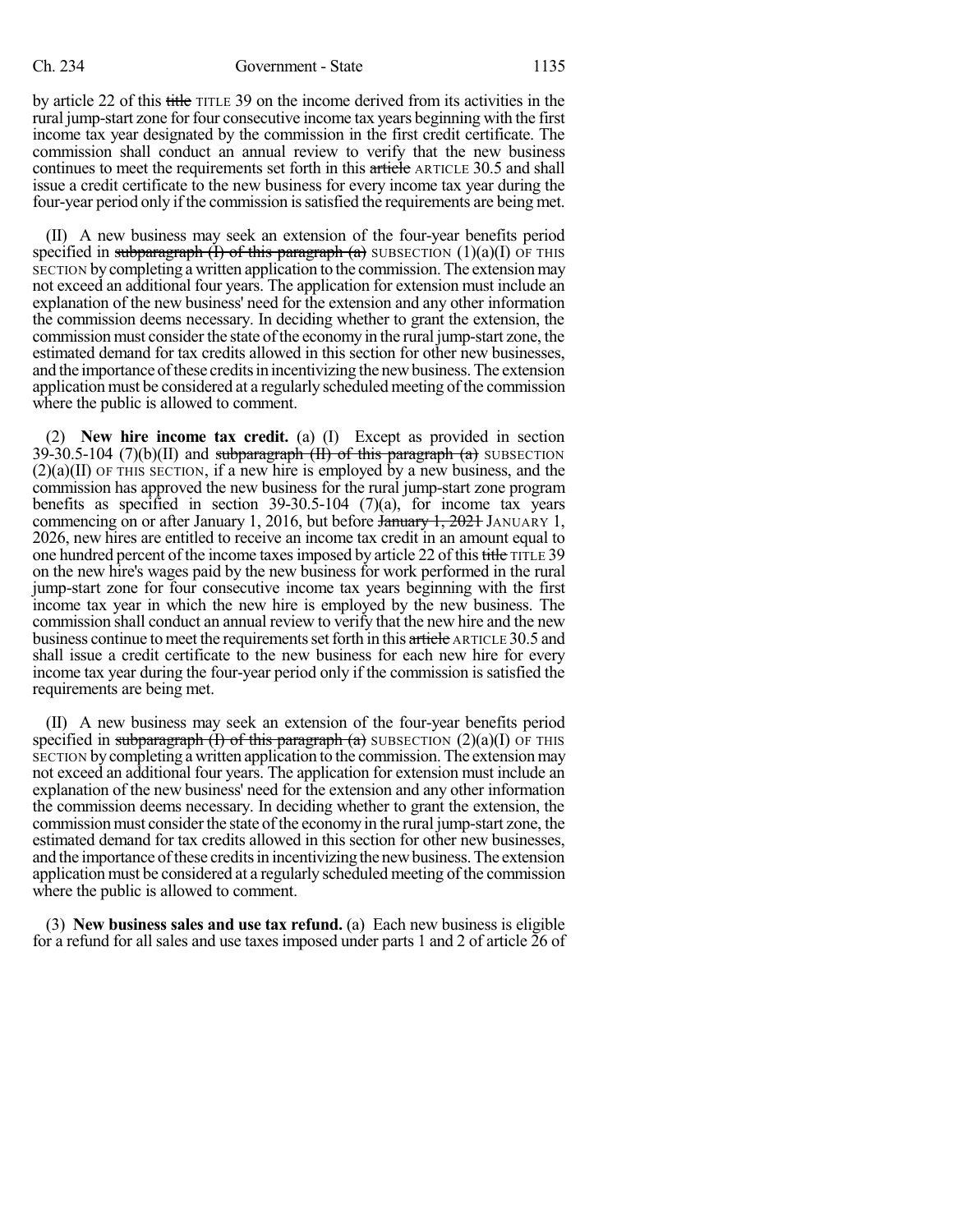#### 1136 Government - State Ch. 234

this title TITLE 39 on the purchase of all tangible personal property acquired by the new business and used exclusively within the rural jump-start zone. Except as provided in paragraph (b) of this subsection  $(3)$  SUBSECTION  $(3)(b)$  OF THIS SECTION, the new business is eligible for the refund allowed in this  $\frac{\partial^2 f}{\partial x^2}$  subsection (3)(a) for four consecutive years beginning with the date the commission approved the new business for the rural jump-start zone program benefits as specified in section 39-30.5-104 (7)(a).

(b) A new business may seek an extension of the four-year period specified in paragraph (a) of this subsection  $(3)$  SUBSECTION  $(3)(a)$  OF THIS SECTION by completing a written application to the commission. The extension may not exceed an additional four years. The application for extension must include an explanation of the new business' need for the extension and any other information the commission deems necessary. In deciding whether to grant the extension, the commission must consider the state ofthe economy in the rural jump-start zone, the estimated demand forsales and use tax refunds allowed in thissection for other new businesses, and the importance of the refund in incentivizing the new business. The extension application must be considered at a regularly scheduled meeting of the commission where the public is allowed to comment.

**SECTION 5.** In Colorado Revised Statutes, 39-30.5-107, **amend** (1) asfollows:

**39-30.5-107. Rural jump-start zone reporting requirements.** (1) The commission shall annually post on the Colorado office of economic development's website, and include in the commission's annual report required to be presented to the general assembly pursuant to section 24-46-104 (2),  $C.R.S.,$  the following information regarding any rural jump-start zone program benefits allowed under this  $article$  ARTICLE 30.5:

(a) The distressed county and interested municipalities that make up the EACH rural jump-start zone, THE NUMBER OF APPROVED RURAL JUMP-START ZONES, THE DISTRIBUTION OF NEW BUSINESSES ACROSS RURAL JUMP-START ZONES, AND THE NUMBER OF RURAL JUMP-START ZONES THAT HAVE GRADUATED FROM THE RURAL JUMP-START ZONE PROGRAM,INCLUDING A COMPARISON OF SUCH NUMBERS BEFORE AND AFTER THE RURAL JUMP-START PROGRAM RENEWAL IN 2020;

(b) The state institution of higher education OR ECONOMIC DEVELOPMENT ORGANIZATION that submitted the application;

(c) The name, TYPE, AND ACTIVE OR INACTIVE STATUS of the EACH APPROVED new business, INCLUDING WHETHER THE NEW BUSINESS IS IN AN ADVANCED INDUSTRY AS DEFINED IN SECTION 24-48.5-117 (2)(a), AND A COMPARISON OF THE TOTAL NUMBER OF APPROVED AND ACTIVE NEW BUSINESSES OVER TIME;

(d) The type of new business EVIDENCE OF ANY ANCILLARY ECONOMIC DEVELOPMENT OCCURRING IN ANY RURAL JUMP-START ZONE AS A RESULT OF THE RURAL JUMP-START PROGRAM;

(e) The tax year for which the first credit certificate isissued or the date the sales and use tax refund is authorized;